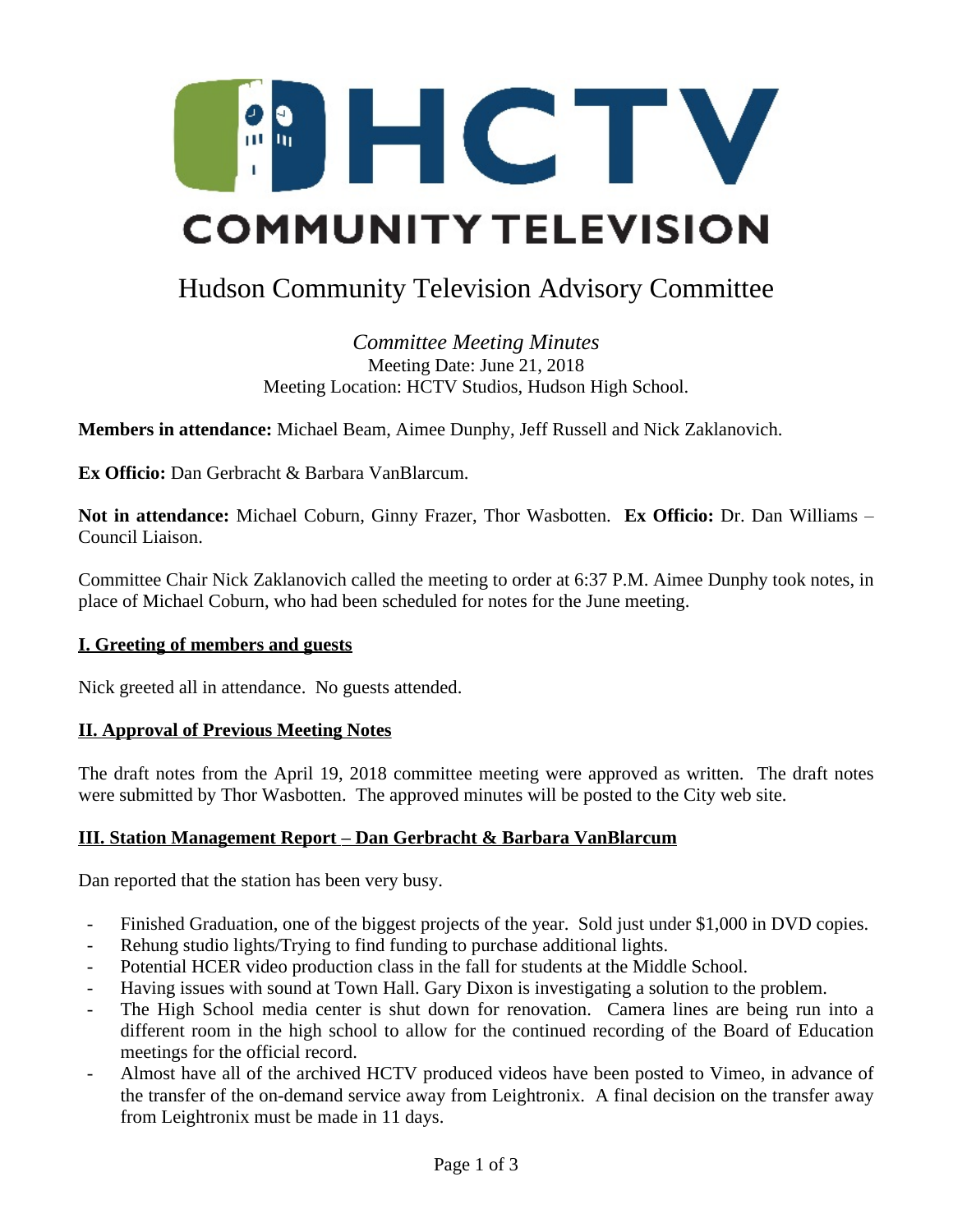## **III. Station Management Report – Dan Gerbracht & Barbara VanBlarcum, continued**

- Currently, the Public Access Channel 1021 to Spectrum subscribers is severely distorted due to a transmission issue on Spectrum's end. Spectrum service techs are working on the problem.
- Produced video on car break-ins which is currently being shown on HCTV and the City web site.
- Facebook Live production of Special Olympic torch being carried through Hudson.
- New hire started beginning of May and is working with the social media team and on video about the upcoming Hudson fireworks.
- Vimeo will only have videos from HCTV and the City. Others, such as Rotary, can set up a YouTube channel to post their videos.
- The most recent payment franchise fee payment from Spectrum was much higher than normal, so it is being looked into by the City's Finance Department.
- Currently budgeting for 2019.
- The station is having issues with Adobe Suite and is transitioning to Mac-based systems, but the IT Department will only purchase a new PC, so HCTV has to buy their own Mac. The station applied for a grant from Rotary to be used towards the purchase of an I-Mac.
- The LED on the Sony video switcher in the control room is starting to fail and is no longer covered by the warranty. This issue also happened four years ago and was repaired by Sony, which was covered by the warranty. The current repair would cost \$3,000 (Sony wants their travel costs paid in addition to the parts and labor). There was a discussion among committee members about trying to find a less expensive alternative.
- There was a demo for a new system which would allow people to reserve equipment online. The cost for the first year is \$1,800, and then \$1,000 each year after.

Barb reported on past/current programming.

- Talking with Michelle Collins about writing an article for Hudson Life
- There is a new public access show called "About Hudson" hosted by Tom Speaks, which is about the Hudson Community Foundation.
- There is a new Ultimate Game Challenge involving corn hole.
- First Congregational Church will be airing a Bible study program.
- KB Time will interview 8th grader Catherine Walker, who wrote a cookbook and Joan Sauer. The show will also air a segment on the Steel Vengeance roller coaster.
- HCTV recently aired 3 shows produced by students: PTO Pancake Breakfast and two "Herman Shows".
- Some other recent recordings included HHS Senior Awards, Hudson Montessori graduation and chorus, Laurel Lake Chorale, Eastwoods Elementary Orchestra, HHS Orchestra and Choir, Eastwoods Bloodhound jet car race, Hudson Memorial Day Parade, 1953 tornado, and WRA Spring Concert.
- The station has a paid intern from Kent State for the summer who is working on PSA's for various organizations in Hudson.

## **IV. Public Access rules maintenance discussion**

An update was given by Dan and Nick.

- On May 1, City Council voted in favor of allowing the HCTV Advisory Board to make/approve changes to the station's rules.
- The new rules that were approved by the Board went into effect on June 1.